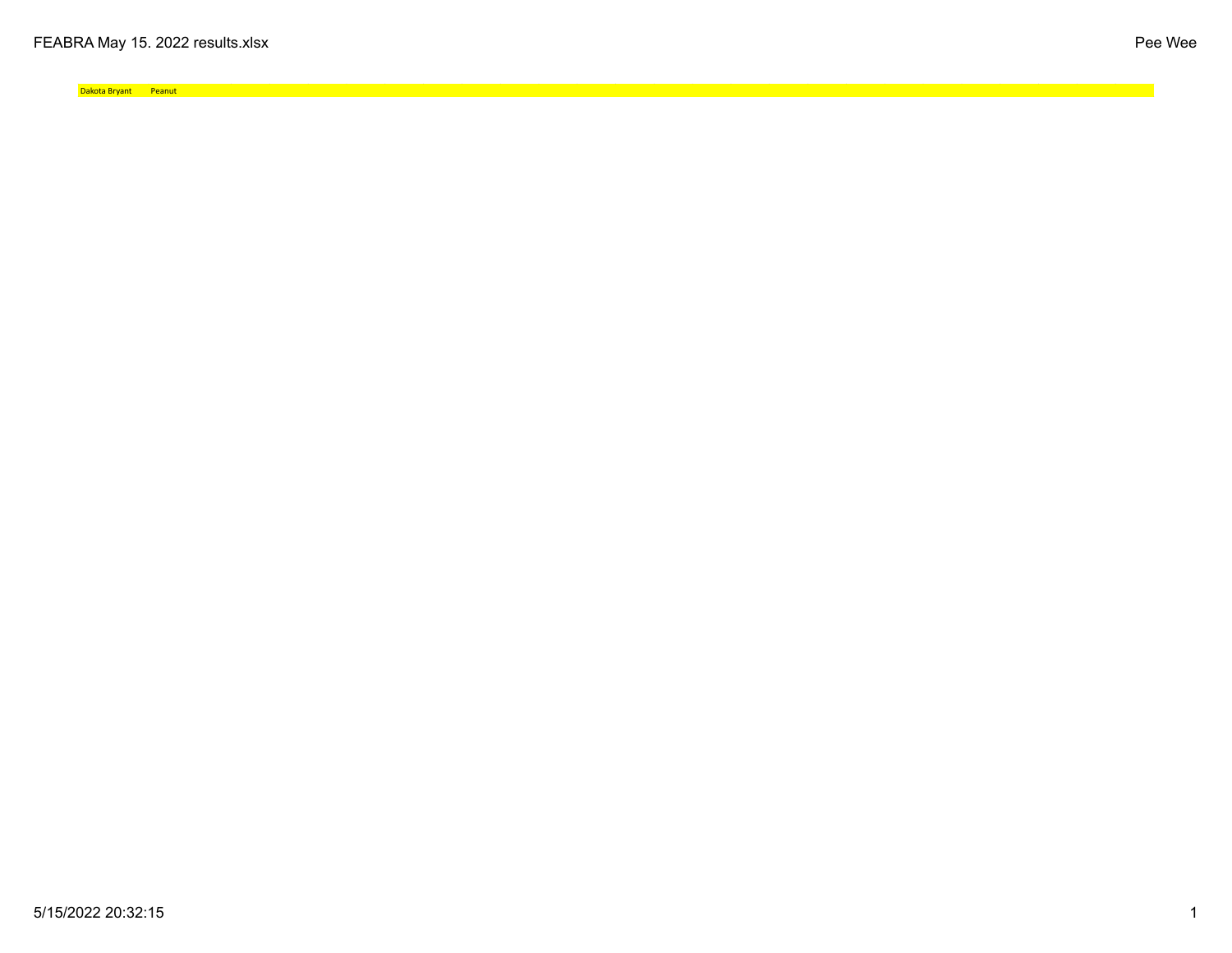| Daniella Rivicci    | <b>Sting</b>                | 18.284           | 1d <sub>1</sub> | \$164.00 | 30 | 18.284 1d |  |
|---------------------|-----------------------------|------------------|-----------------|----------|----|-----------|--|
| Ashlynne Blanton    | Salty                       | 18.292           | 1d <sub>2</sub> | \$109.00 |    | 0.5       |  |
| Justin Culp         | Fergie                      | 18.507           |                 |          | 25 | 18.784 2d |  |
| Alexandria Solis    | <b>Mays April Colors</b>    | 18.548           |                 |          | 20 | 19.284 3d |  |
| Victoria Brown      | Fastest Lane Ta Fame        | 18.6             |                 |          |    | 20.284 4d |  |
| Dakota Watson       | Poptart                     | 18.609           |                 |          | 15 |           |  |
| Kathy Dickason      | Andy                        | 18.679           |                 |          | 10 |           |  |
| Lexi Parks          | Samson                      | 18.726           |                 |          | 5  |           |  |
| Erika Thomas        | <b>Dixie</b>                | 19.076           | 2d 1            | \$234.00 | 30 |           |  |
| Erika Soller        | <b>Breezi</b>               | 19.41            | 3d 1            | \$94.00  | 30 |           |  |
| Anna Rose Urban     | Velma                       | 19.497           | 3d 2            | \$62.00  | 25 |           |  |
| Jenn Orr            | Mira                        | 19.533           |                 |          |    |           |  |
| Lisa Ransom         | <b>KAS Rowdy Dun Smokin</b> | 19.701           |                 |          | 20 |           |  |
| <b>Missy Hobbs</b>  | Boogie                      | 19.718           |                 |          |    |           |  |
| Michelle Hayes      | Skippers Speedy Zippo       | 19.784           |                 |          | 15 |           |  |
| Bailynn Blizzard    | Way Too Happy               | 19.807           |                 |          | 10 |           |  |
| Ada Evans           | Sorrels Baby Doll           | 19.837           |                 |          |    |           |  |
| Tia Thomas          | Donzi                       | 20.081           |                 |          | 5  |           |  |
| <b>Emily Nuanes</b> | JJs Black Cherry            | 20.168           |                 |          |    |           |  |
| Ada Evans           | Copper                      | 20.429           | 4d 1            | \$70.00  |    |           |  |
| Jayme Wilson        | Malamoo                     | 20.551           | 4d 2            | \$47.00  |    |           |  |
| Erika Thomas        | Dolly                       | 21.091           |                 |          |    |           |  |
| Kaylee Koff         | Dats Sail on Tangy          | 21.356           |                 |          |    |           |  |
| <b>Tracy Cowart</b> | SurBae                      | 25.337           |                 |          |    |           |  |
|                     |                             |                  |                 |          |    |           |  |
| <b>No Time</b>      |                             |                  |                 |          |    |           |  |
| Alexandria Solis    | Skippers Speedy Zippo       | $\pmb{0}$        |                 |          |    |           |  |
| <b>Allie Hobbs</b>  | Dazzle                      | $\boldsymbol{0}$ |                 |          |    |           |  |
| Bailynn Blizzard    | Doc                         | $\pmb{0}$        |                 |          |    |           |  |
| Kaitlyn Yerkes      | Reba                        | 0                |                 |          |    |           |  |
| Kathy Dickason      | Smoke                       | $\pmb{0}$        |                 |          |    |           |  |
| Lisa Ransom         | Krimps First Place          | $\mathbf 0$      |                 |          |    |           |  |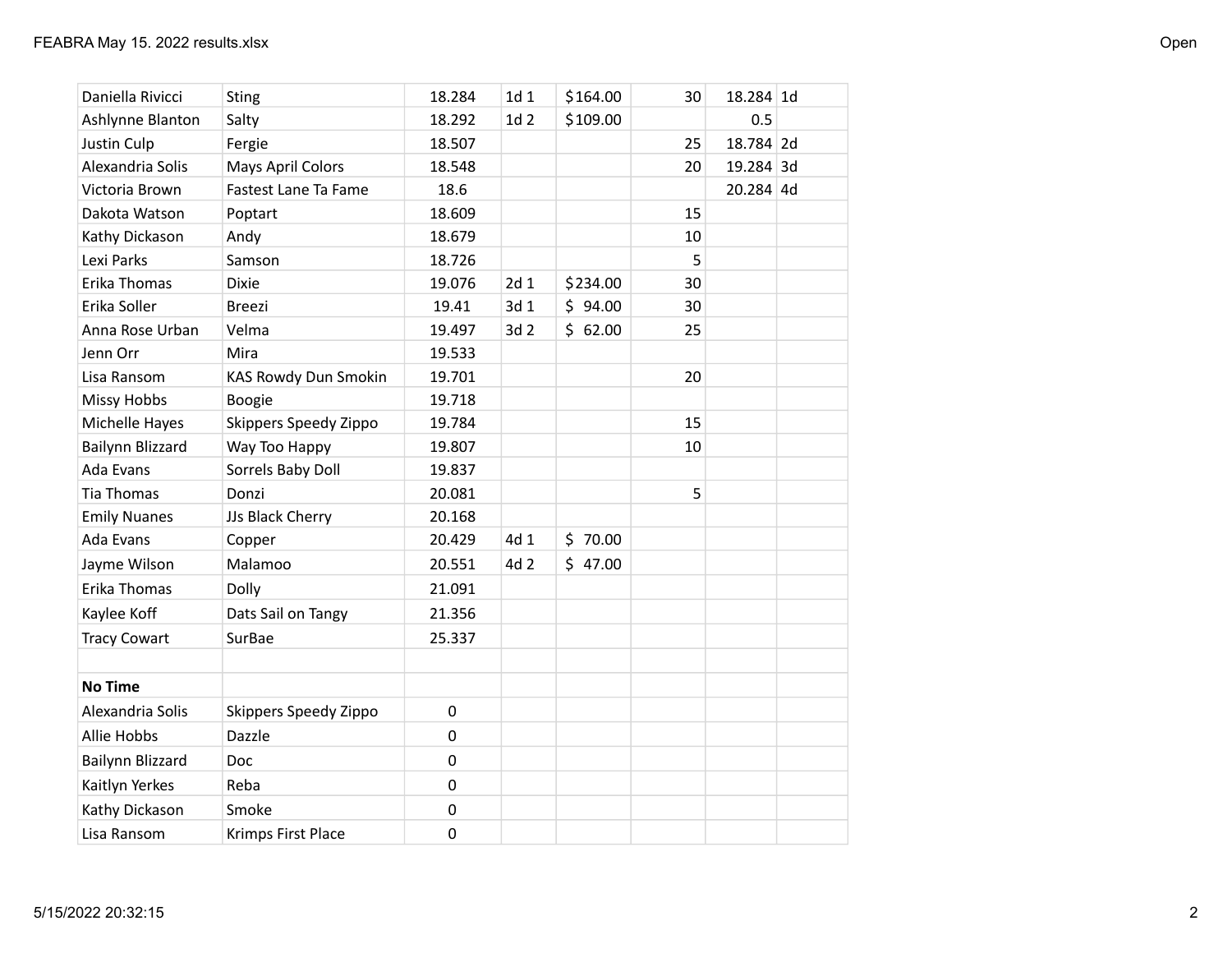| Daniella Rivicci      | <b>Sting</b>          | 18.284 1d 1 | \$105.00 | 30 | 18.284 1D |  |
|-----------------------|-----------------------|-------------|----------|----|-----------|--|
| Erika Thomas          | <b>Dixie</b>          | 18.418      |          | 25 | 19.284 2D |  |
| Alexandria Solis      | May's April Colors    | 18.548      |          | 20 |           |  |
| Dakota Watson         | Poptart               | 18.609      |          | 15 |           |  |
| Anna Rose Urban       | Velma                 | 19.497 2d 1 | \$70.00  | 30 |           |  |
| Bailynn Blizzard      | Way Too Happy         | 19.807      |          | 25 |           |  |
| Ada Evans             | Sorrels Baby Doll     | 19.837      |          |    |           |  |
| <b>Anniston Shipe</b> | Kahlua                | 28.058      |          | 20 |           |  |
|                       |                       |             |          |    |           |  |
| <b>No Times</b>       |                       |             |          |    |           |  |
| Alexandria Solis      | Skippers Speedy Zippo | $\Omega$    |          |    |           |  |
| Bailynn Blizzard      | Doc.                  |             |          |    |           |  |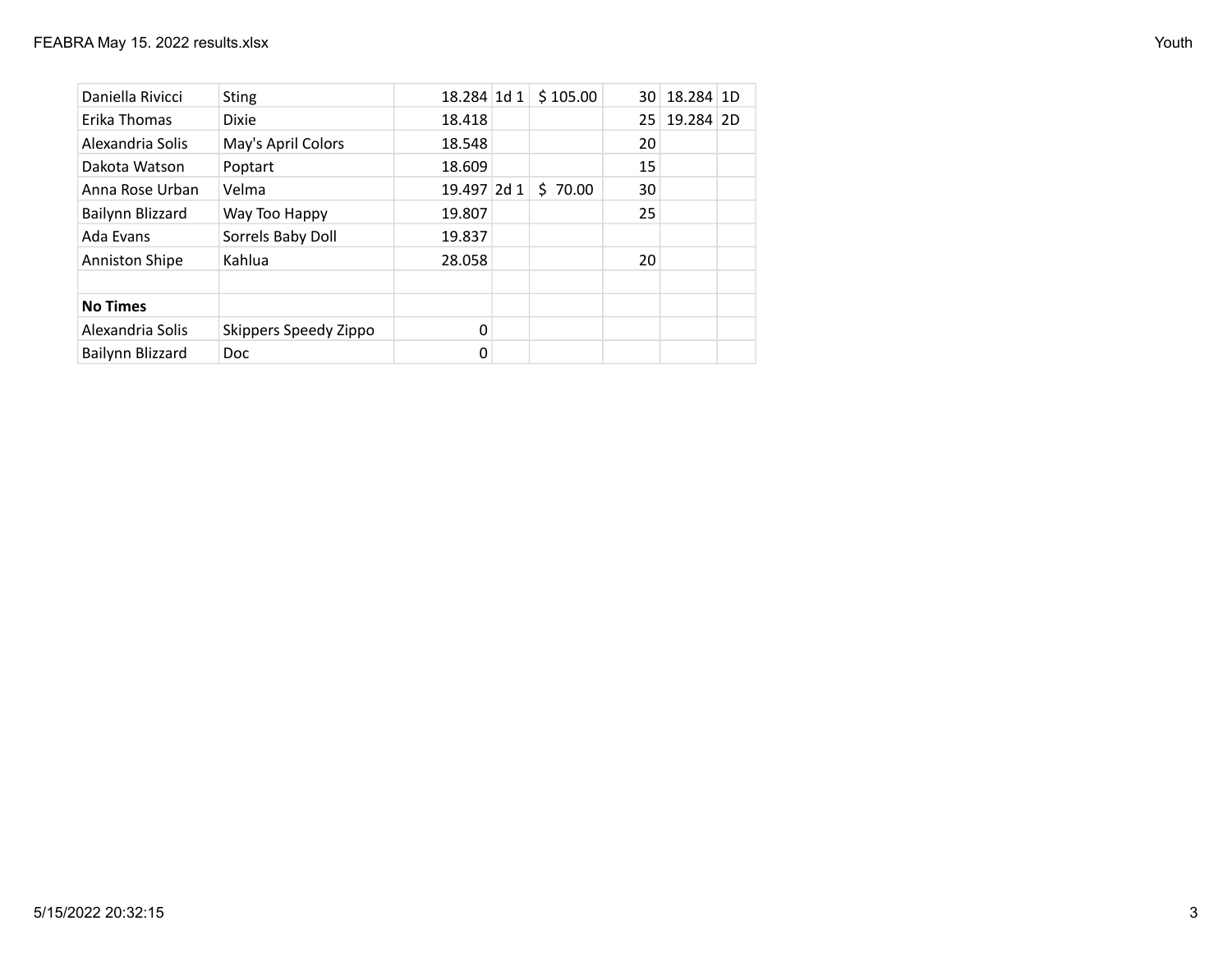| Lisa Ransom    | KAS Rowdy Dun Smokin |  | $19.701 \,   1d - 1   5 48.00$ | 30 I |
|----------------|----------------------|--|--------------------------------|------|
|                |                      |  |                                |      |
| No Time        |                      |  |                                |      |
| Kathy Dickason | Smoke                |  |                                |      |
| Lisa Ransom    | Krimps First Place   |  |                                |      |